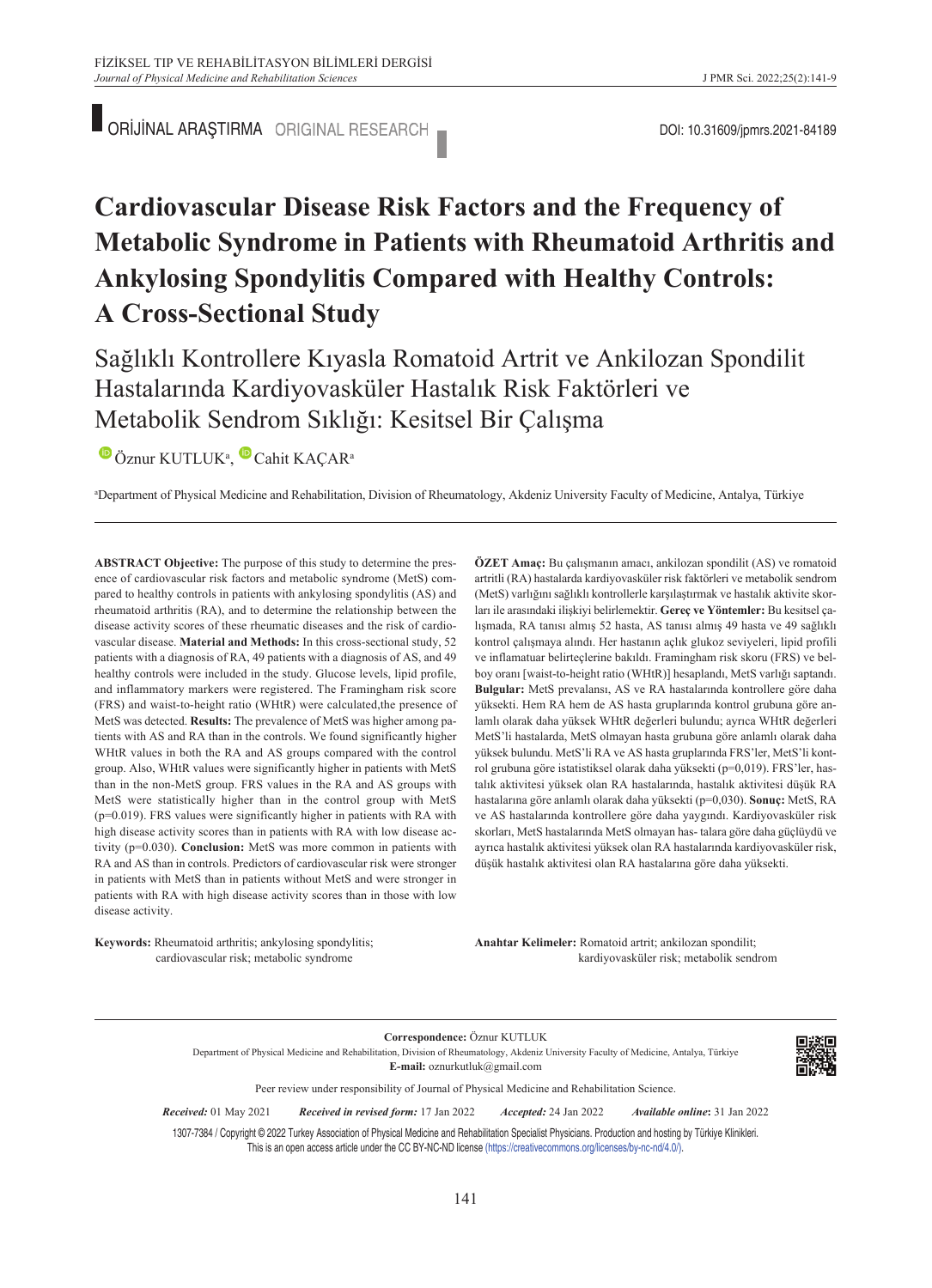Compared with the general population, chronic inflammatory rheumatic diseases such as rheumatoid arthritis (RA) and ankylosing spondylitis (AS) are associated with significant cardiovascular morbidity and mortality.<sup>1-3</sup> This increased cardivascular risk is attributed to a combination of systemic inflammation and a high prevalence of traditional risk factors such as hypertension (HT) and hyperlipidemia.<sup>4</sup> In previous studies, it was mentioned that traditional cardiovascular risk factors were quite common in this patient population, but the diagnosis was less and treatment was inadequate.<sup>5</sup>

The metabolic syndrome (MetS) has received increased attention in the past few years. This statement from the American Heart Association and the National Heart, Lung, and Blood Institute is intended to provide up-to-date guidance for professionals on the diagnosis and management of the MetS in adults. MetS was defined as the presence 3 or more of the following; waist circumferences ≥88 cm in women and  $\geq$ 102 cm in men, triglyceride (TG) level  $\geq$ 150 mg/dL, high-density lipoprotein cholesterol (HDL-C) <40 mg/dL men and <50 mg/dL in women, fasting glucose  $\geq 100$  mg/dL, and systolic or diastolic blood pressure ≥130/85 mmHg[.6](#page-8-0)

The predominant underlying risk factors for the syndrome appear to be abdominal obesity and insulin resistance; other associated conditions can be physical inactivity, aging and hormonal imbalance. Regardless of the relative contributions of visceral fat and abdominal subcutaneous fat to insulin resistance, a pattern of abdominal (or upper-body) obesity correlates more strongly with insulin resistance and the MetS than does lower-body obesity. Weight reduction deserves first priority in individuals with abdominal obesity and the MetS. In individuals with diabetes, the coexistence of other MetS factors denotes a higher risk for future development of atherosclerotic cardiovascular disease (CVD).<sup>6-8</sup>

The detection, prevention, and treatment of underlying risk factors in people with MetS is important in reducing the burden of CVD.<sup>9</sup> Recent studies have shown that there is a high rate of MetS in patients with RA and systemic lupus erythematosus, and this has linked it to the inflammatory burden.<sup>10,11</sup>

Despite this, data on MetS prevalence in patients with AS are limited, but in a study of 24 patients with AS, the presence of MetS was examined and found high.<sup>12</sup>

The Framingham CVD risk score (including age, sex, total cholesterol, HDL-C, systemic blood pressure, smoking, and presence of diabetes) is a scoring system used to measure the risk of CVD in the general population. It is also used in the risk assessment of people with RA and other inflammatory diseases.<sup>13</sup> The risk management recommendations of RA and other inflammatory joint diseases guide of the The European Alliance of Associations for Rheumatology (EULAR), which was updated in 2016, suggested that the patients with RA and other inflammatory diseases who have 2 features such as a disease duration of more than 10 years, seropositive and extra-articular involvement should be multiplied by 1.5 in CVD risk score calculations and the CVD risk should be evaluated in this way[.14](#page-8-0)

The purposes of this study were to determine the presence of cardiovascular risk factors and MetS compared to healthy controls in patients with AS and RA who were admitted to the physical medicine and rehabilitation-rheumatology outpatient clinic and to determine the relationship between the disease activity scores of these rheumatic diseases and the risk of CVD.

## **MATERIAL AND METHODS**

#### **PARTICIPANTS**

The study design was prospective and observational. The participants included in the study were being followed by the Akdeniz University Physical Medicine and Rehabilitation-Rheumatology Outpatient Clinic with no history of cardiovascular events. The study comprised 49 AS patients who were diagnosed according to the 1984 modified New York criteria, 52 patients with RA aged 35-75 years who fulfilled the 2010 American College of Rheumatology/EULAR classification criteria for RA, and 49 randomly recruited sex and age matched healthy individuals with no history of cardiovascular events. The study was approved by the Akdeniz University Faculty of Medicine Clinical Research Ethics Committee (date: July 5, 2017, no: 396). All participants gave written in-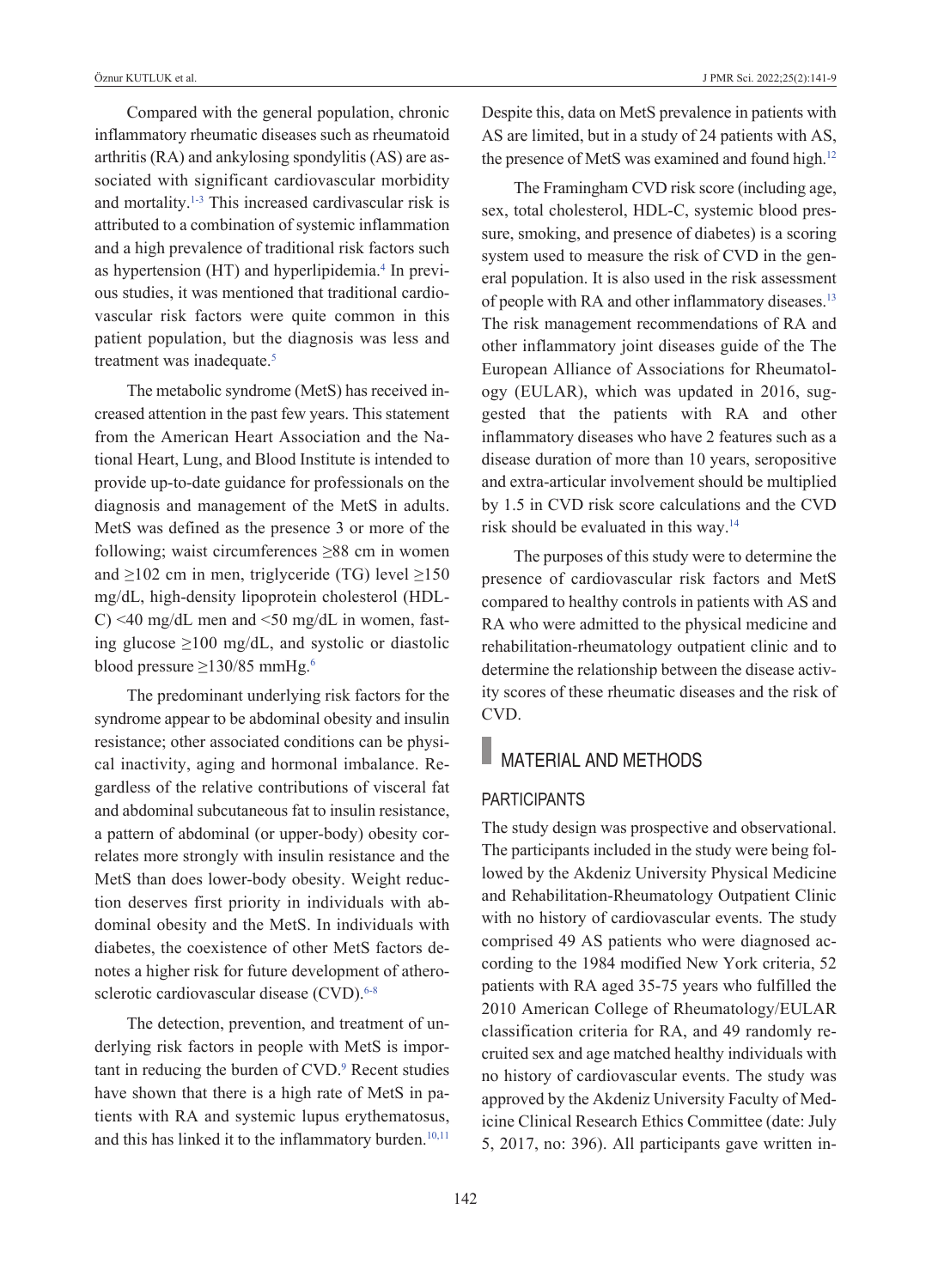formed consent and the study was performed in accordance with the 1964 Declaration of Helsinki.

SPSS for Windows 22.0 (IBM SPSS Statistics, ABD) program was used for statistical analysis of the data obtained in the study. For the quantitative variables of the study determined by measurement, mean and standard deviation are shown as descriptive statistics, and for qualitative variables determined by counting, descriptive statistics are shown as numbers and percentages. First of all, the conformity tests of the data used for normal distribution were made with the Shapiro-Wilk test. As a result of the tests, it was understood that the data did not show normal distribution and non-parametric tests were used in the statistical analysis. In pairwise comparisons between variables with 2 categories such as gender, the Mann-Whitney U test and Kruskal-Wallis analysis of variance were applied to find the differences between variables with 3 or more categories such as diagnosis. Chi-square was used to reveal the relationship between dependent qualitative variables and correlation analysis was performed for the relationship between quantitative variables. A value of 0.05 was accepted as the level of significance in the entire study.

#### clinical Examination and laboratory tEsts

Comprehensive clinical assessments were performed including demographic variables (age, sex, duration of illness) and presence of HT, diabetes mellitus (DM) and smoking. A physical examination of all patients was conducted. Each person's height, weight, and abdominal circumference were measured. Each person's erythrocyte sedimentation rate, C-reactive protein (CRP) values, HDL-C, total cholesterol, TG, and fasting glucose values were evaluated. Daily life activity assessments of the patients were performed using the Bath Ankylosing Spondylitis Functional Index in patients with AS and the Health Assessment Questionnaire (HAQ) in patients with RA.

Disease activity scores were evaluated using the Bath Ankylosing Spondylitis Disease Activity Index (BASDAI) and Ankylosing Spondylitis Disease Activity Score with CRP (ASDAS-CRP) in patients with AS and the Disease Activity Score 28 (DAS-28- CRP) in patients with RA. In patients with RA, patients with DAS-28-CRP values of 3.2 and below were evaluated as having low disease activity, and patients with DAS-28-CRP values of >3.2 were considered as having high disease activity. In patients with AS, BASDAI scores of 4 and below and, ASDAS-CRP values of 2.1 and below were considered as having low disease activity, and BASDAI scores of >4 and ASDAS-CRP values of >2.1 were accepted as having high disease activity.

MetS was defined according to the modified National Cholesterol Education Program Adult Treatment Panel III criteria, which require the presence three or more of the following: waist circumferences  $\geq$ 88 cm in women and  $\geq$ 102 cm in men, TG level ≥150 mg/dL, HDL-C<40 mg/dL men and <50 mg/dL in women, fasting glucose ≥100 mg/dL, and systolic or diastolic blood pressure  $\geq$ 130/85 mmHg.<sup>6,15</sup>

The blood pressure of each person was measured using an auscultatory method based on Korotkoff sounds with a mercury sphygmomanometer and the results were recorded[.15](#page-8-0) 

The Framingham Risk Score (FRS) is a sex-specific algorithm used to estimate the 10-year cardiovascular risk of an individual. The FRS was first developed based on data obtained from the Framingham Heart Study, to estimate the 10-year risk of developing coronary heart disease. This scoring system is calculated by evaluating age, sex, systolic and diastolic blood pressure, serum TG and HDL-C values, the presence of DM, and smoking[.16](#page-8-0)

A person's waist-to-height ratio (WHtR), used for obesity determination, is defined as their waist circumference divided by their height, both measured in the same units. The WHtR is a measure of the distribution of body fat. Higher values of WHtR indicate a higher risk of obesity-related CVDs; it is correlated with abdominal obesity.<sup>17</sup>

#### RESULTS

The present study comprised 52 (45 females, 7 males) patients with RA, 49 (8 females, 41 males) with AS and 49 (25 females, 24 males) healthy controls. The mean disease duration of the patients with RA and AS was 13 years and 11 years, respectively. The demographic and clinical data of the patients are given in [Table 1.](#page-8-0) There was no significant difference be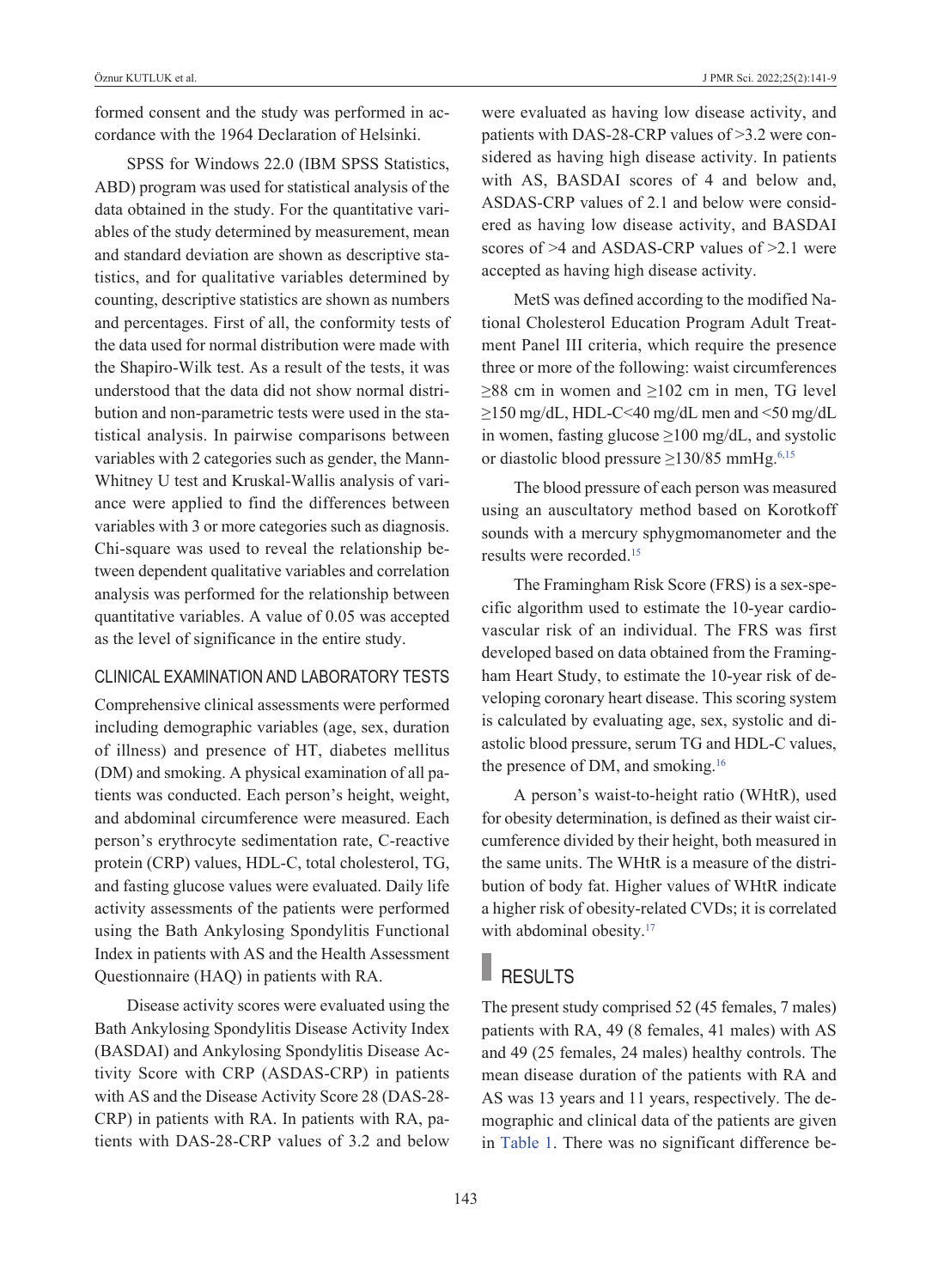tween the patients with RA, AS and the controls in terms of the presence of HT and DM, when the systolic and diastolic blood pressure values of the patients were compared however, the systolic and diastolic blood pressure values were significantly higher in the RA and AS groups compared with the control group (p<0.001) [\(Table 1, Table 2\)](#page-8-0).

In the current study, as it was shown in Table 2, among the 3 groups, HDL-C levels were significantly higher in patients with RA, and mean 10-year FRS and WHtR values were found to be higher significantly in the RA group compared with the control group ( $p \le 0.001$ ,  $p = 0.027$ , and  $p \le 0.001$ , respectively). There was no statistically significant difference in the mean 10-year FRS values between the AS group and the control group. HDL-C levels were significantly lower in patients with AS and WHtR values were found to be significantly higher in the AS group compared with the control group. There was no statistically significant difference between fasting blood glucose values and TG values between all 3 groups [\(Table 2\)](#page-8-0). In recent years, WHtR values calculated

for CVD risk and obesity assessment were significantly higher in the patients with RA and AS compared with controls  $(p<0.001)$  [\(Table 2\)](#page-8-0).

When the patients and control groups with MetS were compared, the mean HDL-C values of patients with RA were significantly higher than in the AS and control groups (p=0.002) [\(Table 3\)](#page-8-0). The mean systolic and diastolic blood pressure values in the RA and AS groups were statistically significantly higher than in the control group ( $p=0.025$  and  $p=0.00$  respectively). FRS values in the RA and AS groups were statistically higher than in the control group with MetS (p=0.019). There was no difference in mean fasting glucose and TG values between all 3 groups [\(Table 3\)](#page-4-0).

When patients with RA with and without MetS were compared, although no statistically significant differences were found in CRP, DAS-28 and HAQ scores (p>0.05), WHtR values were higher in the RA group with MetS ( $p<0.05$ ).

<span id="page-3-0"></span>The mean 10-year FRS was higher in the group with MetS, but no significant difference was found.

|           |                |        |    | TABLE 1: Demographic chacharacteristics of the patients and controls. |    |               |     |               |         |
|-----------|----------------|--------|----|-----------------------------------------------------------------------|----|---------------|-----|---------------|---------|
|           |                |        |    | Diagnosis                                                             |    |               |     |               |         |
|           |                | RA     |    | AS                                                                    |    | C             |     | All           |         |
|           | n              | $\%$   | n  | $\%$                                                                  | n  | $\frac{0}{0}$ | n   | $\frac{0}{0}$ | p value |
| Sex       |                |        |    |                                                                       |    |               |     |               |         |
| Female    | 45             | 86.54  | 8  | 16.33                                                                 | 25 | 51.02         | 78  | 52.00         |         |
| Male      | $\overline{7}$ | 13.46  | 41 | 83.67                                                                 | 24 | 48.98         | 72  | 48.00         | < 0.001 |
| Smoking   |                |        |    |                                                                       |    |               |     |               |         |
| Yes       | 8              | 15.38  | 16 | 32.65                                                                 | 5  | 10.20         | 29  | 19.33         |         |
| No        | 44             | 84.62  | 33 | 67.35                                                                 | 44 | 89.80         | 121 | 80.67         | 0.013   |
| HT        |                |        |    |                                                                       |    |               |     |               |         |
| Yes       | 16             | 30.77  | 12 | 24.49                                                                 | 17 | 34.69         | 45  | 30.00         |         |
| No        | 36             | 69.23  | 37 | 75.51                                                                 | 32 | 65.31         | 105 | 70.00         | 0.539   |
| DM        |                |        |    |                                                                       |    |               |     |               |         |
| Yes       | 3              | 5.77   | 6  | 12.24                                                                 | 4  | 8.16          | 13  | 8.67          |         |
| No        | 49             | 94.23  | 43 | 87.76                                                                 | 45 | 91.84         | 137 | 91.33         | 0.507   |
| CAD       |                |        |    |                                                                       |    |               |     |               |         |
| <b>No</b> | 52             | 100.00 | 49 | 100.00                                                                | 49 | 100.00        | 150 | 100.00        |         |
| MetS      |                |        |    |                                                                       |    |               |     |               |         |
| Yes       | 22             | 42.31  | 20 | 40.82                                                                 | 8  | 16.33         | 50  | 33.33         |         |
| No        | 30             | 57.69  | 29 | 59.18                                                                 | 41 | 83.67         | 100 | 66.67         | 0.009   |

RA: Rheumatoid arthritis; AS: Ankylosing spondylitis; C: Control; HT: Hypertension; DM: Diabetes mellitus; CAD: Coronary artery disease; MetS: Metabolic syndrome.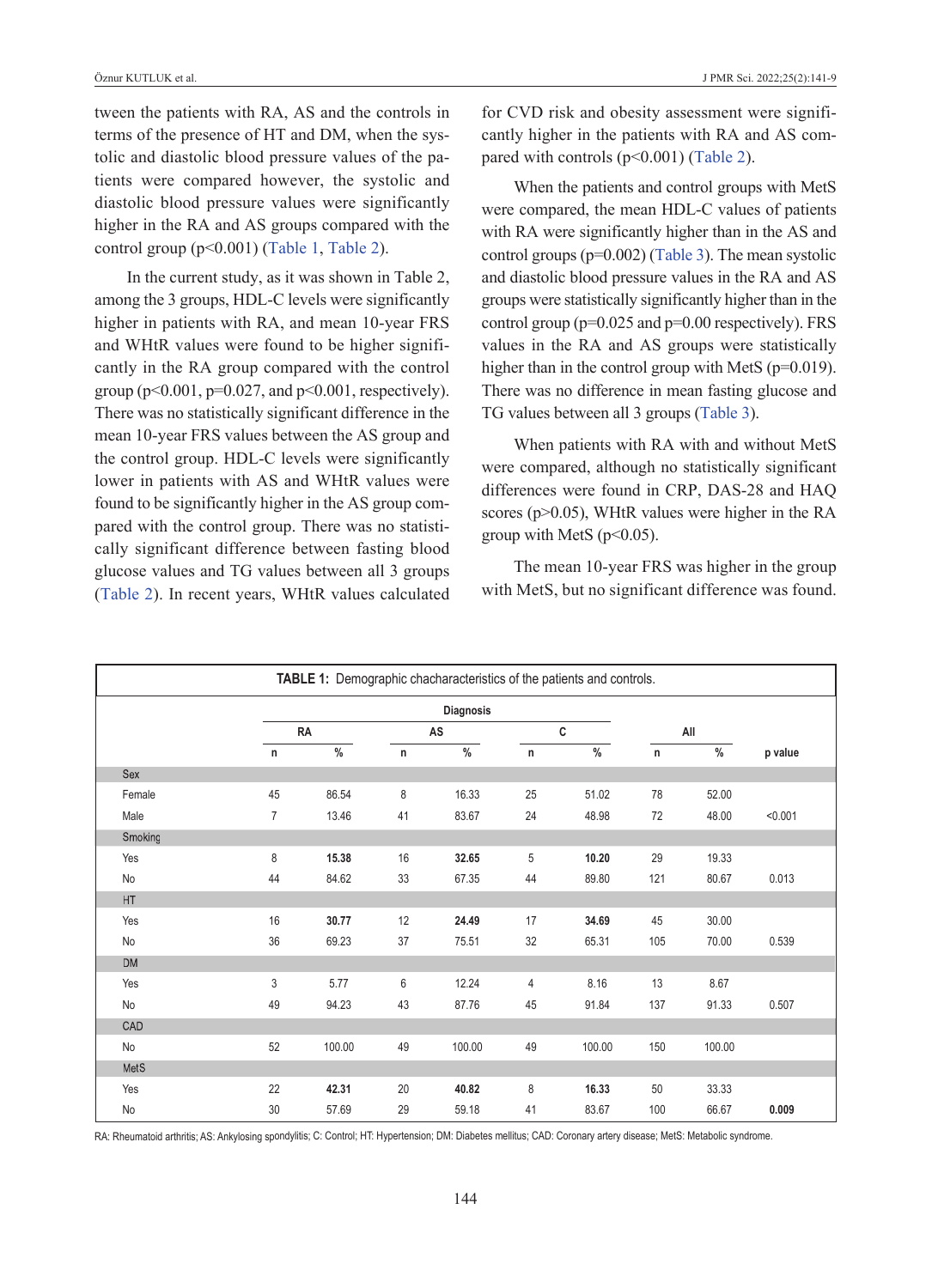|                 |    |                 |           |    | <b>TABLE 2:</b> Comparison of data between the groups. |           |              |                          |                          |         |            |
|-----------------|----|-----------------|-----------|----|--------------------------------------------------------|-----------|--------------|--------------------------|--------------------------|---------|------------|
|                 |    |                 |           |    | <b>Diagnosis</b>                                       |           |              |                          |                          |         |            |
|                 |    | RA <sup>1</sup> |           |    | AS <sup>2</sup>                                        |           |              | C <sup>3</sup>           |                          |         |            |
|                 | n  | Mean            | <b>SD</b> | n  | Mean                                                   | <b>SD</b> | n            | Mean                     | SD                       | p value | Comparison |
| Age             | 52 | 56.13           | 7.74      | 49 | 44.02                                                  | 6.38      | 49           | 56.94                    | 9.92                     | < 0.001 | 1, 3 > 2   |
| Di              | 52 | 13.79           | 8.06      | 49 | 11.53                                                  | 6.56      | 0            | ٠                        | $\overline{\phantom{a}}$ | 0.203   |            |
| <b>CRP</b>      | 52 | 1.51            | 1.77      | 49 | 1.26                                                   | 2.34      | $\mathbf{0}$ | $\overline{\phantom{a}}$ | ٠                        | 0.148   |            |
| Triglyceride    | 52 | 145.88          | 76.53     | 49 | 170.47                                                 | 127.66    | 49           | 162.51                   | 85.65                    | 0.583   |            |
| HDL-C           | 52 | 53.29           | 13.42     | 49 | 42.90                                                  | 14.62     | 49           | 47.78                    | 11.38                    | < 0.001 | 1 > 3 > 2  |
| Systolic BP     | 52 | 132.60          | 19.19     | 49 | 126.33                                                 | 19.41     | 49           | 115.51                   | 12.43                    | < 0.001 | 1, 2 > 3   |
| Diastolic BP    | 52 | 86.63           | 11.91     | 49 | 83.47                                                  | 12.21     | 49           | 72.65                    | 8.84                     | < 0.001 | 1, 2 > 3   |
| Fasting glucose | 52 | 93.13           | 24.06     | 49 | 94.22                                                  | 25.06     | 49           | 96.59                    | 18.88                    | 0.321   |            |
| <b>FRS</b>      | 52 | 9.25            | 5.34      | 49 | 7.47                                                   | 5.72      | 49           | 6.88                     | 4.85                     | 0.027   | 1 > 2, 3   |
| <b>WHtR</b>     | 52 | 0.60            | 0.07      | 49 | 0.59                                                   | 0.07      | 49           | 0.56                     | 0.06                     | < 0.001 | 1, 2 > 3   |

Kruskal-Wallis variance analysis; RA: Rheumatoid arthritis; AS: Ankylosing spondylitis; C: Control; SD: Standard deviation; Di: Duration of illness; CRP: C-reactive protein; HDL-C: High-density lipoprotein cholesterol; BP: Blood pressure; FRS: Framingham risk score; WHtR: Weight to height ratio.

|                 |              |                 |       |    | <b>TABLE 3:</b> Comparison of groups with metabolic syndrome. |       |             |                |       |         |            |
|-----------------|--------------|-----------------|-------|----|---------------------------------------------------------------|-------|-------------|----------------|-------|---------|------------|
|                 |              |                 |       |    | <b>Diagnosis</b>                                              |       |             |                |       |         |            |
|                 |              | RA <sup>1</sup> |       |    | AS <sup>2</sup>                                               |       |             | C <sup>3</sup> |       |         |            |
|                 | $\mathsf{n}$ | Mean            | SD    | n  | Mean                                                          | SD    | n           | <b>Mean</b>    | SD    | p value | Comparison |
| Age             | 22           | 54.50           | 7.37  | 20 | 43.85                                                         | 6.97  | 8           | 55.63          | 11.04 | < 0.001 | 1, 3 > 2   |
| Di              | 22           | 10.64           | 6.85  | 20 | 9.25                                                          | 6.33  | $\mathbf 0$ |                | ۰     | 0.324   |            |
| Triglyceride    | 22           | 177.59          | 94.43 | 20 | 211.15                                                        | 79.20 | 8           | 173.75         | 73.86 | 0.126   |            |
| <b>HDL</b>      | 22           | 46.55           | 9.03  | 20 | 38.45                                                         | 11.87 | 8           | 40.38          | 3.74  | 0.002   | 1 > 2, 3   |
| Systolic BP     | 22           | 139.32          | 17.61 | 20 | 133.25                                                        | 21.29 | 8           | 118.75         | 12.46 | 0.025   | 1, 2 > 3   |
| Diastolic BP    | 22           | 90.91           | 13.42 | 20 | 86.00                                                         | 12.73 | 8           | 72.50          | 8.86  | 0.003   | 1, 2 > 3   |
| Fasting glucose | 22           | 104.36          | 31.77 | 20 | 105.00                                                        | 32.86 | 8           | 104.63         | 14.99 | 0.573   |            |
| <b>FRS</b>      | 22           | 10.32           | 4.51  | 20 | 8.95                                                          | 6.99  | 8           | 5.38           | 3.16  | 0.019   | 1, 2 > 3   |
| <b>WHtR</b>     | 22           | 0.63            | 0.05  | 20 | 0.61                                                          | 0.07  | 8           | 0.59           | 0.04  | 0.242   |            |

Kruskal-Wallis variance analysis; RA: Rheumatoid arthritis; AS: Ankylosing spondylitis; C: Control; SD: Standard deviation; Di: Duration of illness; HDL: High-density lipoprotein; BP: Blood pressure; FRS: Framingham risk score; WHtR: Waist-to-height ratio.

When we compared patients with AS with and without MetS, WHtR values were significantly higher in the AS group with MetS ( $p$ <0.05). Although the mean 10-year FRS was higher, no significant difference was found  $(p>0.05)$ .

When the relationship between disease activity scores and CVD risk was evaluated, patients with RA with high disease activity (DAS-28-CRP>3.2) had longer disease duration (p=0.033), higher CRP values  $(p=0.020)$ , and higher HAQ scores  $(p<0.0010)$  FRS values were significantly higher in patients with RA with high disease activity scores than in patients with <span id="page-4-1"></span><span id="page-4-0"></span>RA patients with RA with low disease activity (p=0.030). WHtR values were higher in the group with high disease activity scores, but were not statistically significant [\(Table 4\)](#page-5-0).

No significant result was found in the comparison of disease activity scores and CVD risk in the AS group (p>0.05) [\(Table 5\)](#page-5-1).

## **DISCUSSION**

In this study, we assessed the presence of cardiovascular risk factors and MetS according to healthy con-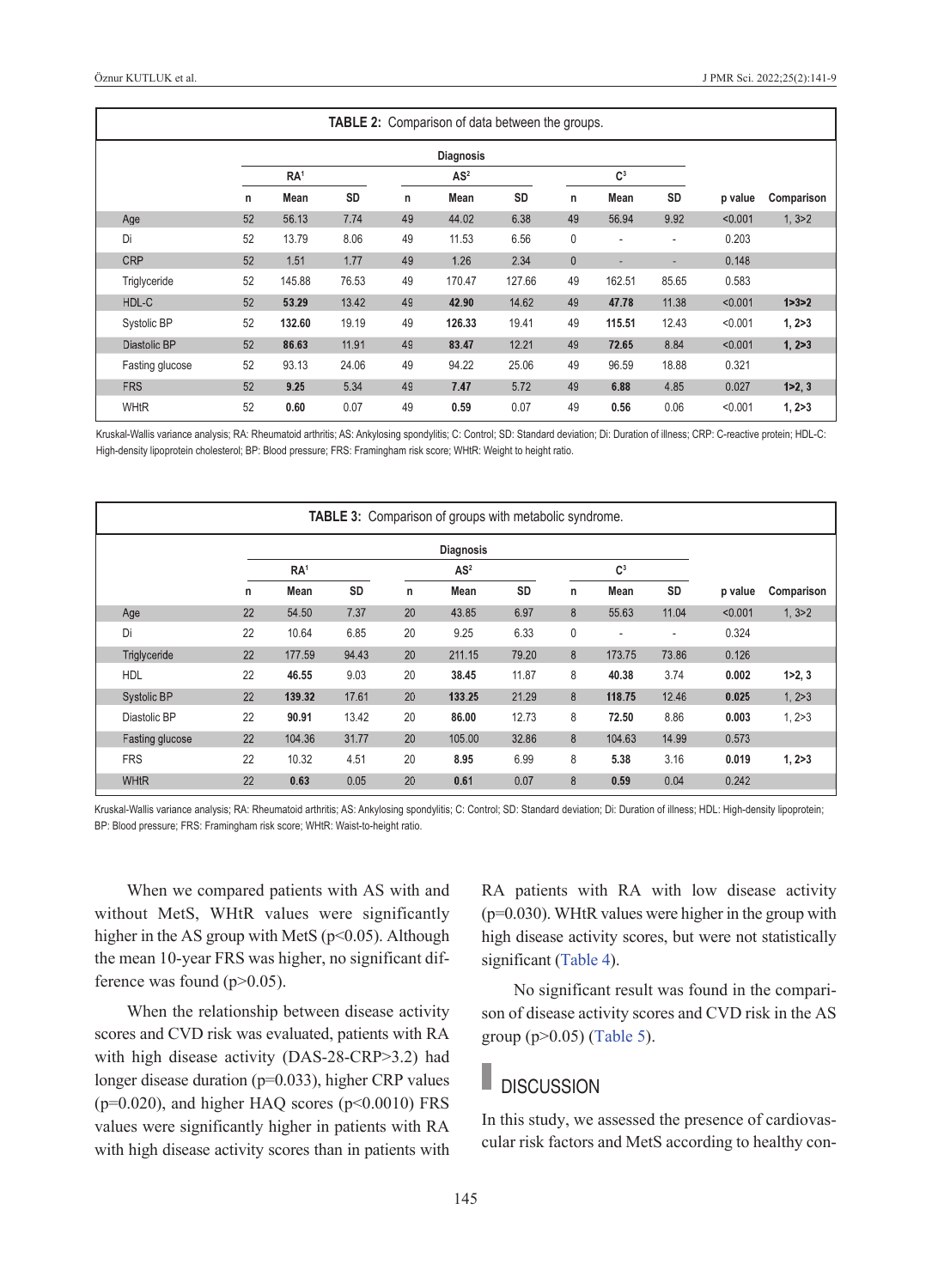| TABLE 4: Comparison with disease activity (RA). |            |    |                        |         |  |
|-------------------------------------------------|------------|----|------------------------|---------|--|
|                                                 |            |    | Diagnosis<br><b>RA</b> |         |  |
|                                                 |            | n  | Mean                   | p value |  |
| Age                                             | DAS-28-CRP |    |                        |         |  |
|                                                 | $\leq 3.2$ | 27 | 54.33                  |         |  |
|                                                 | >3.2       | 25 | 58.08                  | 0.088   |  |
| Di                                              | DAS-28-CRP |    |                        |         |  |
|                                                 | $≤3.2$     | 27 | 11.33                  |         |  |
|                                                 | >3.2       | 25 | 16.44                  | 0.033   |  |
| <b>CRP</b>                                      | DAS-28-CRP |    |                        |         |  |
|                                                 | $\leq 3.2$ | 27 | 1.31                   |         |  |
|                                                 | >3.2       | 25 | 1.73                   | 0.020   |  |
| <b>HAQ</b>                                      | DAS-28-CRP |    |                        |         |  |
|                                                 | $\leq 3.2$ | 27 | 0.73                   |         |  |
|                                                 | >3.2       | 25 | 1.38                   | < 0.001 |  |
| TG                                              | DAS-28-CRP |    |                        |         |  |
|                                                 | $≤3.2$     | 27 | 164.56                 |         |  |
|                                                 | >3.2       | 25 | 125.72                 | 0.181   |  |
| HDL-C                                           | DAS-28-CRP |    |                        |         |  |
|                                                 | $≤3.2$     | 27 | 55.93                  |         |  |
|                                                 | >3.2       | 25 | 50.44                  | 0.404   |  |
| Systolic BP                                     | DAS-28-CRP |    |                        |         |  |
|                                                 | $\leq 3.2$ | 27 | 126.11                 |         |  |
|                                                 | >3.2       | 25 | 139.60                 | 0.009   |  |
| Diastolic BP                                    | DAS-28-CRP |    |                        |         |  |
|                                                 | $≤3.2$     | 27 | 84.44                  |         |  |
|                                                 | >3.2       | 25 | 89.00                  | 0.189   |  |
| Fasting glucose                                 | DAS-28-CRP |    |                        |         |  |
|                                                 | $\leq 3.2$ | 27 | 90.70                  |         |  |
|                                                 | >3.2       | 25 | 95.76                  | 0.119   |  |
| <b>FRS</b>                                      | DAS-28-CRP |    |                        |         |  |
|                                                 | ≤ $3.2$    | 27 | 7.67                   |         |  |
|                                                 | >3.2       | 25 | 10.96                  | 0.030   |  |
| <b>WHtR</b>                                     | DAS-28-CRP |    |                        |         |  |
|                                                 | $≤3.2$     | 27 | 0.59                   |         |  |
|                                                 | >3.2       | 25 | 0.61                   | 0.263   |  |

Mann-Whitney U test; RA: Rheumatoid arthritis; Di: Duration of illness; CRP: C-reactive protein; HAQ: Health Assessment Questionnaire; TG: Triglyceride; HDL-C: High-density lipoprotein cholesterol; BP: Blood pressure; FRS: Framingham risk score; WHtR: Waist-to-height ratio; DAS: Disease Activity Score.

trols in patients with AS and RA and also the relationship between the disease activity scores of these rheumatic diseases and the risk of CVD.

We found that MetS was more common in patients with RA and AS than in controls (Table 1). Predictors of cardiovascular risk were (systolic and diastolic blood pressure values) stronger in patients (both AS and RA) than controls.

<span id="page-5-0"></span>Compared with the normal population, patients with AS and RA have increased CVD risk and CVD mortality. In these patients, besides the risk of in-

<span id="page-5-1"></span>

|                 | TABLE 5: Comparison with disease activity, BASDAI (AS). |    |                        |         |  |
|-----------------|---------------------------------------------------------|----|------------------------|---------|--|
|                 |                                                         |    | Diagnosis<br><b>RA</b> |         |  |
|                 |                                                         | n  | Mean                   | p value |  |
| Age             | <b>BASDAI</b>                                           |    |                        |         |  |
|                 | $\leq 4$                                                | 34 | 44.68                  |         |  |
|                 | >4                                                      | 15 | 42.53                  | 0.163   |  |
| Di              | <b>BASDAI</b>                                           |    |                        |         |  |
|                 | $\leq 4$                                                | 34 | 12.50                  |         |  |
|                 | >4                                                      | 15 | 9.33                   | 0.123   |  |
| <b>CRP</b>      | <b>BASDAI</b>                                           |    |                        |         |  |
|                 | $\leq 4$                                                | 34 | 0.97                   |         |  |
|                 | >4                                                      | 15 | 1.93                   | 0.965   |  |
| <b>BASFI</b>    | <b>BASDAI</b>                                           |    |                        |         |  |
|                 | $\leq 4$                                                | 34 | 1.69                   |         |  |
|                 | >4                                                      | 15 | 3.32                   | 0.079   |  |
| <b>TG</b>       | <b>BASDAI</b>                                           |    |                        |         |  |
|                 | $\leq 4$                                                | 34 | 172.50                 |         |  |
|                 | >4                                                      | 15 | 165.87                 | 0.625   |  |
| HDL-C           | <b>BASDAI</b>                                           |    |                        |         |  |
|                 | $\leq 4$                                                | 34 | 42.29                  |         |  |
|                 | >4                                                      | 15 | 44.27                  | 0.522   |  |
| Systolic BP     | <b>BASDAI</b>                                           |    |                        |         |  |
|                 | $\leq 4$                                                | 34 | 128.53                 |         |  |
|                 | >4                                                      | 15 | 121.33                 | 0.244   |  |
| Diastolic BP    | <b>BASDAI</b>                                           |    |                        |         |  |
|                 | $\leq 4$                                                | 34 | 83.97                  |         |  |
|                 | >4                                                      | 15 | 82.33                  | 0.694   |  |
| Fasting glucose | <b>BASDAI</b>                                           |    |                        |         |  |
|                 | $\leq 4$                                                | 34 | 92.50                  |         |  |
|                 | >4                                                      | 15 | 98.13                  | 0.508   |  |
| <b>FRS</b>      | <b>BASDAI</b>                                           |    |                        |         |  |
|                 | $\leq 4$                                                | 34 | 8.15                   |         |  |
|                 | >4                                                      | 15 | 5.93                   | 0.315   |  |
| <b>WHtR</b>     | <b>BASDAI</b>                                           |    |                        |         |  |
|                 | $\leq 4$                                                | 34 | 0.58                   |         |  |
|                 | >4                                                      | 15 | 0.61                   | 0.427   |  |

Mann-Whitney U test; AS: Ankylosing spondylitis; Di: Duration of illness; CRP: C-reactive protein; BASFI: Bath Ankylosing Spondylitis Functional Index; TG: Triglyceride; HDL-C: High-density lipoprotein cholesterol; BP: Blood pressure; FRS: Framingham risk score; WHtR: Waist-to-height ratio; BASDAI: Bath Ankylosing Spondylitis Disease Activity index.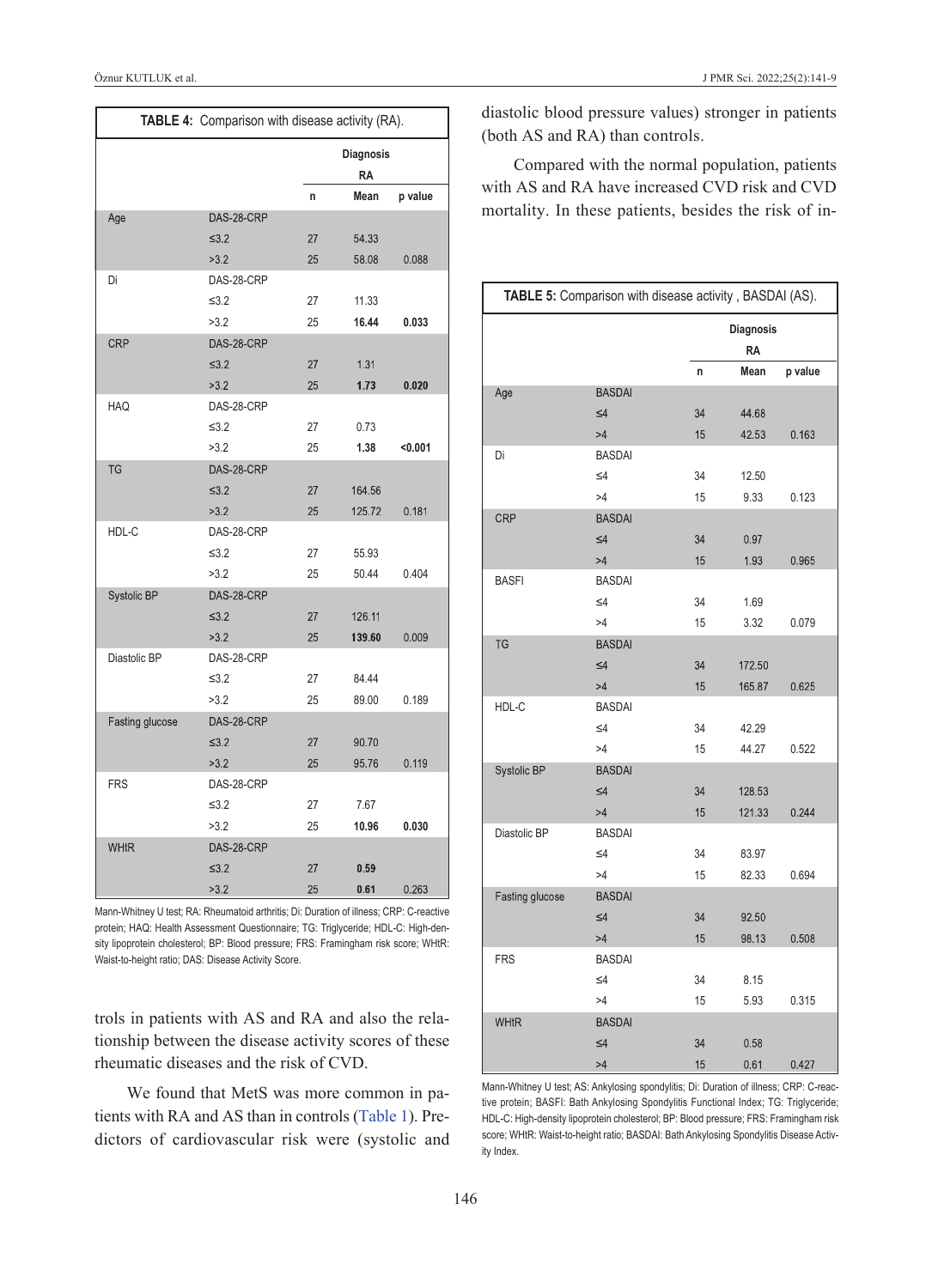flammatory burden, the frequency of traditional CVD risk factors such as dyslipidemia, HT and MetS are at a considerable level. $2,3$  However in the current study, there was no significant difference in the presence of HT in the history of the patient and control groups, the higher systolic and diastolic blood pressures and the presence of MetS in the patient group supports the literature [\(Table 1,](#page-3-0) [Table 2\)](#page-4-1).

Epidemiologic data show that RA is an independent risk factor for MetS. The presence of MetS may be responsible for the development of atherosclerosis and increased risk of CVD in patients with RA[.18,19](#page-8-0) The relationship between the inflammatory activity of RA and MetS has been mentioned in some studies. For example, studies on the relationship between RA and MetS have been conducted to determine the effect of the presence MetS on disease activity and CVD risk. In studies comparing the relationship between RA and MetS with healthy controls, the prevalence of MetS in patients with RA was found to be higher compared with healthy controls, and the DAS-28 of patients with RA with MetS were significantly higher than those of patients without MetS[.11,20](#page-8-0) In our study, the frequency of MetS was significantly higher in both the RA and AS groups than in the healthy controls [\(Table 1\)](#page-3-0). Also, the FRS and disease activity score of patients with RA with MetS were higher than in those with RA without MetS, but there was no statistical difference.

In the study conducted by da Cunha et al., increased waist circumference, blood pressure values, and fasting glucose were (which are components of the MetS) detected in patients with RA compared with the control group.<sup>20</sup> In our study, increased WHtR values and increased blood pressures were detected in both the RA and AS groups compared with the control group [\(Table 2\)](#page-4-1). Whereas there was no significant difference in fasting glucose values.

The FRS values we looked at for CVD risk were significantly higher in the RA group than in healthy controls [\(Table 2\)](#page-4-1). Considering that patients with RA with risk factors (seropositivity, disease duration of more than 10 years, extraarticular involvement) are recommended to be multiplied by 1.5 according to the recommendations of EULAR, the risk of CVD, which is already high in RA, will increase even more in such cases. The FRS values of the AS group were higher than in the control group, but no statistically significant difference was found. This result was associated with the lower mean age (which used in FRS calculation) of the AS group compared to the RA and control groups.

Patients with RA with high disease activity (DAS-28-CRP>3.2) had longer disease duration, higher CRP values, and higher HAQ scores. FRS values were significantly higher in patients with RA with high disease activity scores than those with low disease activity [\(Table 4\)](#page-5-0). Based on these data, it may be considered that high disease activity scores are associated with an increased risk of CVD.

HDL-C was the highest in the RA group and, lowest in the AS group [\(Table 2\)](#page-4-1). The high HDL-C values in the RA group were attributed to the fact that the majority of the patients were female, and the low values in the AS group were related to the high rate of male sex and smoking. In addition, although dyslipidemia is an important risk factor for CVD in the general population, it is a little more complicated when it comes to patients with RA. Studies are showing that serum lipid levels increase with decreasing inflammation whereas they decrease in patients with untreated active RA. These changes are considered to be a lipid paradox, and their effect on the risk of CVD is unclear.<sup>21</sup>

Both systolic and diastolic blood pressures were higher in the RA and AS groups compared with the control group [\(Table 2\)](#page-4-1). Although there were no differences regarding the presence of HT in the patient and control groups in the present study, it was remarkable that the blood pressure values were higher in both patient groups than in the control group [\(Table 1,](#page-3-0) [Table 2\)](#page-4-1). Blood pressure is a component in both the calculation of FRS and among the MetS diagnostic criteria, so we wanted to draw attention to the addition of blood pressure checks the routine follow up of patients who are followed up for rheumatologic diseases.

For other inflammatory rheumatic diseases, patients with AS have an increased risk for CVD.<sup>22</sup> Considering previous studies investigating the re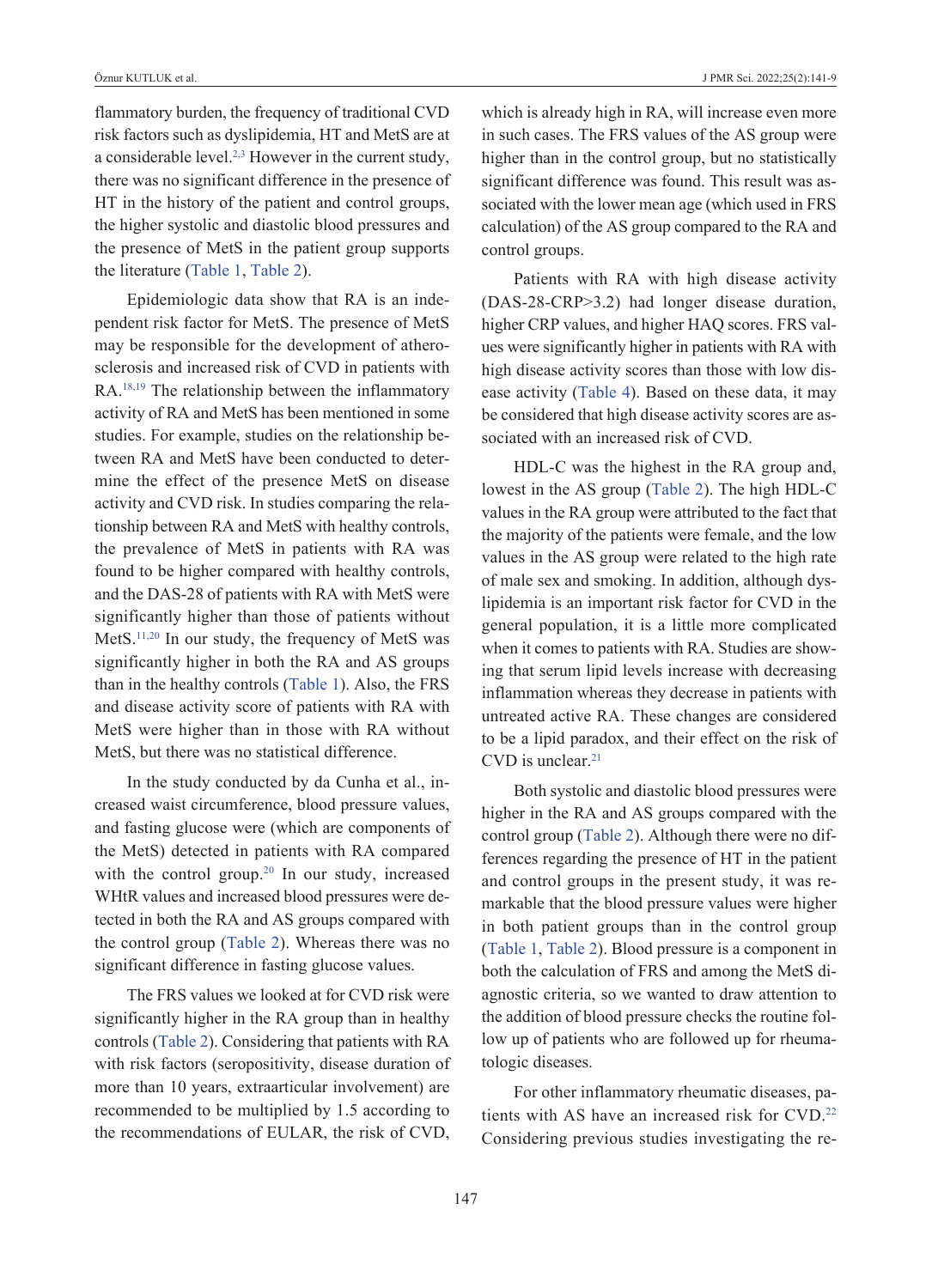lationship between MetS and AS, Malesci et al. found an increased MetS prevalence (46% vs. 11%) in AS in their study of 24 patients with AS.<sup>12</sup> Similarly, in our study, we found an increased frequency of MetS in the AS group compared with the control group (40% vs 16%) [\(Table 1\)](#page-3-0).

Lower HDL-C values, and higher diastolic and systolic blood pressure were detected in the AS group compared with the control group. Due to these factors, which are also components of the MetS, MetS was observed more frequently in patients with AS than in the control group. Despite the negative risk factors (low HDL-C and high blood pressure) and presence of MetS, there was no statistically significant difference between the FRS values between the AS group and the control group, which was attributed to the mean age of the AS group [\(Table 2\)](#page-4-1). When the relationship between disease activity and FRS was evaluated, we found no significant result [\(Table 5,](#page-5-1) [Table 6\)](#page-7-0).

In studies on lipid profiles in patients with AS, HDL-C levels were shown to be low[.12,23](#page-8-0) In Rossner's study, normal HDL-C levels were determined.<sup>24</sup> In our study, the HDL-C values of patients with AS were significantly lower than in both the RA group and the control group [\(Table 2\)](#page-4-1). This finding was compatible with studies with low HDL-C levels in patients with AS.

We evaluated the WHtR value (waist circumference/height-cm), which was used in recent studies for cardiometobolic risk and obesity, both in the patient group and in the control group[.17,25](#page-8-0) We found significantly higher WHtR values in both the RA and AS groups compared with the control group. We found significantly higher WHtR values in patients with MetS than in those without MetS. We found a significant correlation between FRS values and WHtR. Referring to these results, we concluded that WHtR was a fast, reliable, and inexpensive method to evaluate the presence of MetS in outpatient conditions.

This study has some limitations. First, the small sample size and the research's being a cross-sectional study may have prevented the detection of a signifi-

<span id="page-7-0"></span>

|                 |                  | <b>Diagnosis</b><br><b>RA</b> |        |         |  |  |
|-----------------|------------------|-------------------------------|--------|---------|--|--|
|                 |                  | n                             | Mean   | p value |  |  |
| Age             | ASDAS-CRP        |                               |        |         |  |  |
|                 | $\leq 2.1$       | 20                            | 45.20  |         |  |  |
|                 | >2.1             | 29                            | 43.21  | 0.385   |  |  |
| Di              | ASDAS-CRP        |                               |        |         |  |  |
|                 | $\leq 2.1$       | 20                            | 13.30  |         |  |  |
|                 | >2.1             | 29                            | 10.31  | 0.179   |  |  |
| CRP             | ASDAS-CRP        |                               |        |         |  |  |
|                 | $\leq 2.1$       | 20                            | 0.66   |         |  |  |
|                 | >2.1             | 29                            | 1.68   | 0.087   |  |  |
| <b>BASFI</b>    | ASDAS-CRP        |                               |        |         |  |  |
|                 | $\leq 2.1$       | 20                            | 1.46   |         |  |  |
|                 | >2.1             | 29                            | 2.69   | 0.136   |  |  |
| <b>TG</b>       | <b>ASDAS-CRP</b> |                               |        |         |  |  |
|                 | $\leq 2.1$       | 20                            | 196.40 |         |  |  |
|                 | >2.1             | 29                            | 152.59 | 0.633   |  |  |
| HDL-C           | ASDAS-CRP        |                               |        |         |  |  |
|                 | $\leq 2.1$       | 20                            | 39.10  |         |  |  |
|                 | >2.1             | 29                            | 45.52  | 0.318   |  |  |
| Systolic BP     | ASDAS-CRP        |                               |        |         |  |  |
|                 | $\leq 2.1$       | 20                            | 123.75 |         |  |  |
|                 | >2.1             | 29                            | 128.10 | 0.318   |  |  |
| Diastolic BP    | ASDAS-CRP        |                               |        |         |  |  |
|                 | ≤2.1             | 20                            | 82.25  |         |  |  |
|                 | >2.1             | 29                            | 84.31  | 0.720   |  |  |
| Fasting glucose | ASDAS-CRP        |                               |        |         |  |  |
|                 | $\leq 2.1$       | 20                            | 89.60  |         |  |  |
|                 | >2.1             | 29                            | 97.41  | 0.319   |  |  |
| <b>FRS</b>      | ASDAS-CRP        |                               |        |         |  |  |
|                 | ≤2.1             | 20                            | 9.85   |         |  |  |
|                 | >2.1             | 29                            | 5.83   | 0.125   |  |  |
| <b>WHtR</b>     | ASDAS-CRP        |                               |        |         |  |  |
|                 | $\leq 2.1$       | 20                            | 0.59   |         |  |  |
|                 | >2.1             | 29                            | 0.59   | 0.540   |  |  |

Mann-Whitney U test; AS: Ankylosing spondylitis; Di: Duration of illness; CRP: C-reactive protein; BASFI: Bath Ankylosing Spondylitis Functional Index; TG: Triglyceride; HDL-C: High-density lipoprotein cholesterol; BP: Blood pressure; FRS: Framingham risk score; WHtR: waist-to-height ratio. ASDAS: Ankylosing Spondylitis Disease Activity Score.

cant increase in CVD risk. Secondly, the observational design does not permit concluding causal relationships, only clinical associations.

Despite these, this study investigated the prevalence of MetS in patients with AS and RA, and sought to detect the relationship between the disease activity